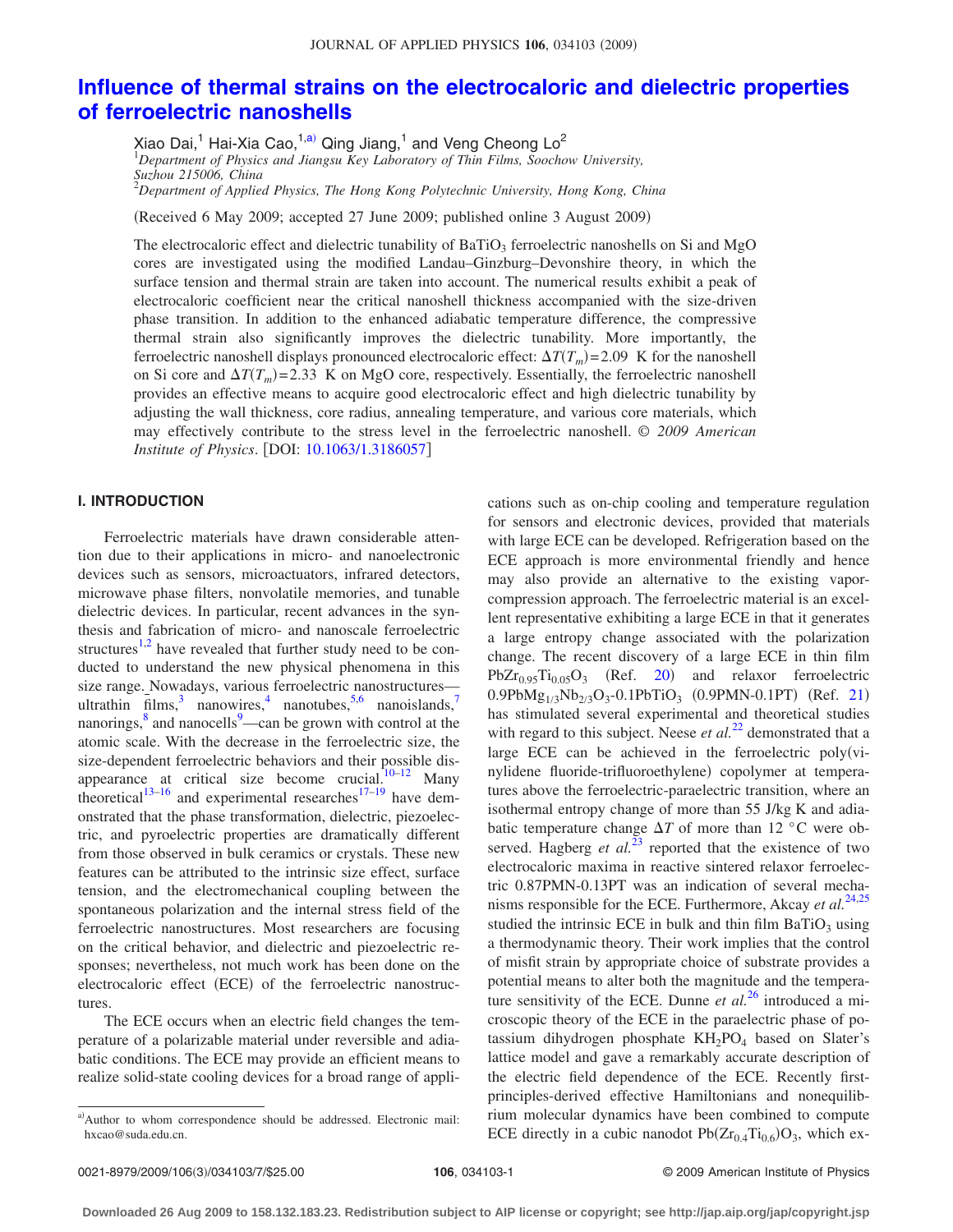<span id="page-1-0"></span>

FIG. 1. Schematic diagrams of a nanoshell on cylindrical core.

hibited an unusual field-induced change in temperature.<sup>27</sup> Obviously, most of the work on the ECE concentrated on the ferroelectric bulk and thin films. The ECE of ferroelectric nanostructures has not been fully investigated.

In this paper, a modified Landau–Ginzburg–Devonshire (LGD) thermodynamic theory is used to study the impact of thermal strains on the ECE and dielectric properties of ferroelectric nanoshells. Investigations have shown that the internal strains play an important role in the ECE properties of  $BaTiO<sub>3</sub> film.<sup>25</sup> Internal stresses usually arise from the lattice$ mismatch between the film and substrate for epitaxial grown films, the difference in thermal expansion coefficients (TECs) of the film and the substrate, the surface curvature in the nanostructures, defects such as dislocations and vacancies, and the self-strain of the ferroelectric phase transition for the material grown above the phase transition temperature. Although the influence of surface tension and size effect on the phase diagrams and polar properties of ferroelectric nanowires and nanotubes have been fully discussed based on the LGD theory,  $10,14,28$  $10,14,28$  $10,14,28$  the impact of the internal thermal strains on the ECE properties and dielectric properties of nanoshells have not been reported yet. We believe a deep understanding of the relationship between the thermal strains and ECE, as well as the dielectric response in ferroelectric nanoshells, will provide guidelines on how to improve the dielectric tunability, electrocaloric coefficient, and adiabatic temperature change by manipulating the thermal stress level. This might be crucial for application of ferroelectric nanostructures.

## **II. THEORETICAL DEVELOPMENT**

We consider a  $BaTiO<sub>3</sub>$  ferroelectric nanoshell on a cylindrical core, with an inner radius  $(IR)$  *a* and outer radius *b*, as shown in Fig. [1.](#page-1-0) A cylindrical coordinate is established and the *z* axis coincides with the cylindrical axis of the nanoshell. The polarization *P* is aligned axisymmetrically along the [001] axis direction, i.e.,  $P(r) = P[0, 0, P(z)]$ . Based on the LGD theory, the total free energy per unit length of the ferroelectric nanoshell is given by  $14$ 

$$
G = G_0 + G_V + G_S = G_0 + \int_a^b 2\pi r dr \left\{ a_{1\sigma} P^2(r) + a_{11} P^4(r) + a_{111} P^6(r) + \frac{1}{2} K \left[ \frac{\partial P(r)}{\partial r} \right]^2 - E_0 P \right\} + K \delta^{-1} \pi [a P^2(r = a) + b P^2(r = b)], \tag{1}
$$

where  $a_{1\sigma}$ ,  $a_{11}$ , and  $a_{111}$  are the modified dielectric stiffness and higher-order dielectric stiffness coefficients, respectively.  $K$ ,  $\delta$ , and  $E_0$  represent the gradient energy coefficient, extrapolation length, and external electric field, respectively. Then the following Euler–Lagrange equation can be obtained using direct variational approach:

<span id="page-1-5"></span>
$$
K\left(\frac{d^2P}{dr^2} + \frac{1}{r}\frac{dP}{dr}\right) - 2a_{1\sigma}P - 4a_{11}P^3 - 6a_{111}P^5 - E_0 = 0,
$$
\n(2)

with the boundary conditions

$$
\frac{dP}{dr} = \frac{P}{\delta}, \quad r = a, \quad \frac{dP}{dr} = -\frac{P}{\delta}, \quad r = b.
$$
 (3)

Considering the stress effect, the coefficient  $a_{1\sigma}$  should be renormalized:

<span id="page-1-4"></span>
$$
a_{1\sigma} = a_1(T - T_C) - Q_{12}(\sigma_{rr} + \sigma_{\varphi\varphi}) - Q_{11}\sigma_{zz},
$$
 (4)

where  $\sigma_{rr}$ ,  $\sigma_{\varphi\varphi}$ , and  $\sigma_{zz}$  are the radial, tangential, and axial components of the stress field in the nanoshell, respectively.

In our calculation, both the surface tension induced strain and the thermal strain have been taken into consideration. Under radial pressures  $p_a$  and  $p_b$  at the inner and outer surfaces, as shown in Fig. [1,](#page-1-0) the surface tension induced strain can be expressed as $^{29}$ 

<span id="page-1-1"></span>
$$
\sigma_{rr}(r) = \frac{a^2b^2}{b^2 - a^2} \frac{p_b - p_a}{r^2} + \frac{a^2p_a - b^2p_b}{b^2 - a^2},
$$
  

$$
\sigma_{\varphi\varphi}(r) = -\frac{a^2b^2}{b^2 - a^2} \frac{p_b - p_a}{r^2} + \frac{a^2p_a - b^2p_b}{b^2 - a^2}.
$$
 (5)

For the nanoshell,  $p_a = -\frac{u_a}{a}$  and  $p_b = -\frac{u_b}{b}$  in Eq. ([5](#page-1-1)) are the radial stresses, where  $u_a$  and  $u_b$  are the inner and outer surface energy densities, respectively. Assuming  $u_a = u_b = u$ , we then have

<span id="page-1-2"></span>
$$
\sigma_{rr} + \sigma_{\varphi\varphi} \approx -\frac{u}{b-a} \exp\left(-\frac{R_C}{b-a}\right),\tag{6}
$$

where  $R_C$  is the characteristic thickness of a nanoshell.<sup>28</sup> The expression in Eq.  $(6)$  $(6)$  $(6)$  avoids the unphysical divergence when the thickness of the nanoshell reduces to zero. On the other hand, the temperature field can be regarded as uniform throughout the nanoshell. According to the elasticity theory, the stress-strain equations in cylindrical coordinate system can be expressed as

<span id="page-1-3"></span>
$$
\varepsilon_r = \frac{1}{M} [\sigma_r - \nu(\sigma_\varphi + \sigma_z)] + \alpha \Delta T',
$$
  
\n
$$
\varepsilon_\varphi = \frac{1}{M} [\sigma_\varphi - \nu(\sigma_r + \sigma_z)] + \alpha \Delta T',
$$
  
\n
$$
\varepsilon_z = \frac{1}{M} [\sigma_z - \nu(\sigma_r + \sigma_\varphi)] + \alpha \Delta T',
$$
\n(7)

where  $\varepsilon_{r(\varphi,z)}$ ,  $\sigma_{r(\varphi,z)}$ , and *v* correspond to the strain, stress, and Poisson's ratio, respectively. *M* denotes the elastic modulus and  $\alpha$  represents TEC, and  $\Delta T' = T - T_A$  is the dif-

**Downloaded 26 Aug 2009 to 158.132.183.23. Redistribution subject to AIP license or copyright; see http://jap.aip.org/jap/copyright.jsp**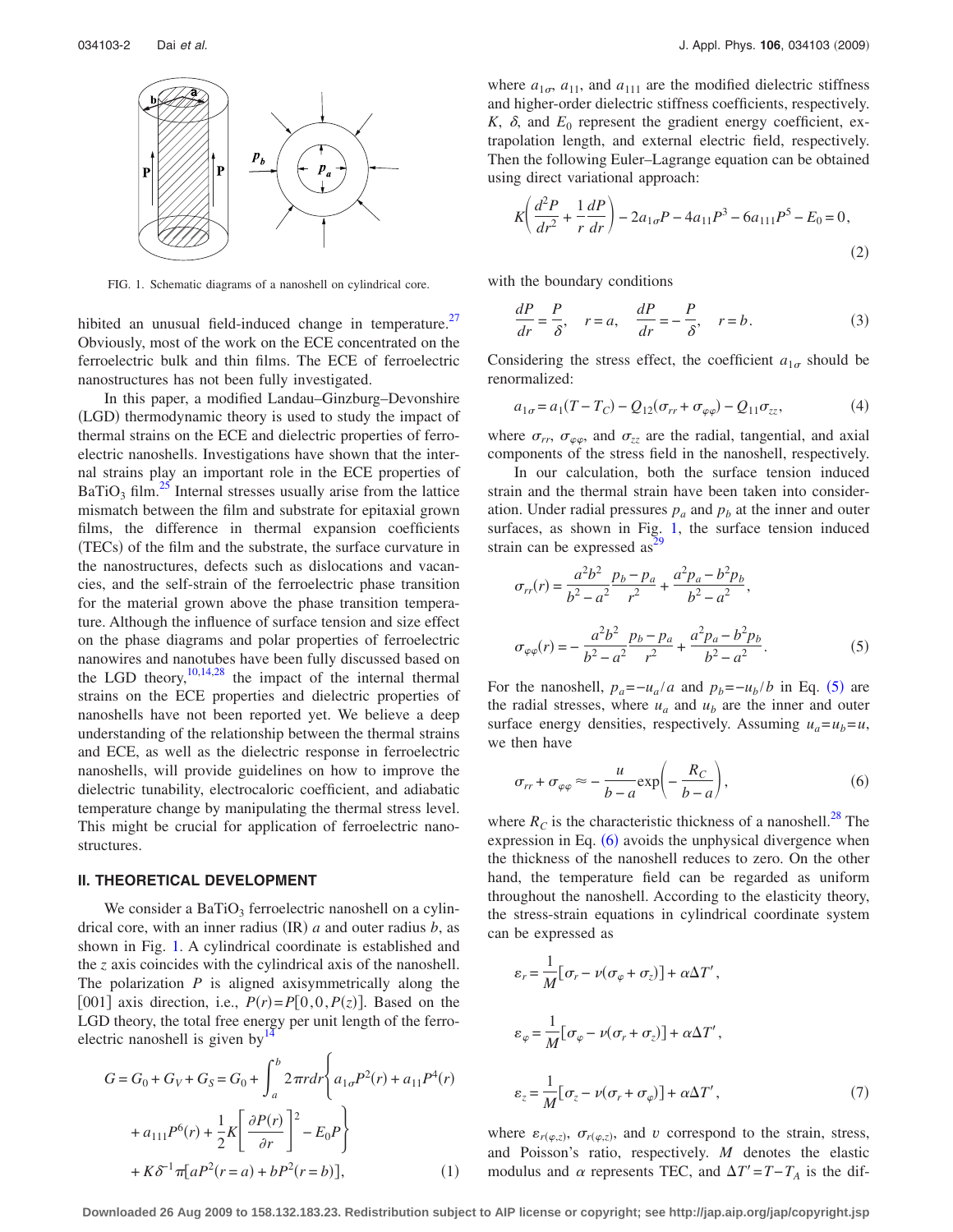ference between the ambient temperature and annealing temperature. The thermal strain in the ferroelectric nanoshells originates from the deposition temperature or from the annealing temperature depending on the deposition process. The reference temperature that determines the thermal strain relies on what is chosen as the processing technique. For chemical deposition techniques such as spin coating or metal organic chemical vapor deposition, the critical temperature is the one at which the final annealing is carried out. For physical vapor deposition methods such as pulsed laser deposition, the temperature of interest is the one of the substrate at which the deposition is carried out. Here we only concentrate on the thermal strain arising from the annealing temperature. The annealing at high temperatures will not only increase the crystallinity but also change the boundary conditions with the formation of interfacial layer; thus it could probably be a shortcut to adjust the ECE and dielectric response of nanoshells through thermal strain. Assuming that the thermal induced radial pressure at the interface is  $p'$ , we get the stress-strain relations shown in Eqs.  $(8)$  $(8)$  $(8)$  for the core and in Eq.  $(9)$  $(9)$  $(9)$  at the interface  $r=a$  between the core and the shell combining Eq.  $(5)$  $(5)$  $(5)$  with Eq.  $(7)$  $(7)$  $(7)$ :

<span id="page-2-0"></span>
$$
\sigma'_r = \sigma'_\varphi = -p',
$$
  

$$
\varepsilon'_r = \frac{1}{M'}[-p - \nu'(-p' + \sigma'_z)] + \alpha' \Delta T',
$$

<span id="page-2-1"></span>
$$
\varepsilon_{\varphi}' = \frac{1}{M'} [-p - \nu'(-p' + \sigma_z')] + \alpha' \Delta T',
$$
  
\n
$$
\varepsilon_z' = \frac{1}{M'} [\sigma_z' - \nu'(-p' - p)] + \alpha' \Delta T',
$$
  
\n
$$
\sigma_r = -p', \quad \sigma_{\varphi} = \frac{b^2 + a^2}{b^2 - a^2} p',
$$
  
\n
$$
\varepsilon_r = \frac{1}{M} \left[ -p' - \nu \left( \frac{b^2 + a^2}{b^2 - a^2} p' + \sigma_z \right) \right] - \alpha \Delta T',
$$
  
\n
$$
\varepsilon_{\varphi} = \frac{1}{M} \left[ \frac{b^2 + a^2}{b^2 - a^2} p' - \nu(-p' + \sigma_z) \right] + \alpha \Delta T',
$$

$$
\varepsilon_z = \frac{1}{M} \left[ \sigma_z - \nu \left( -p' + \frac{b^2 + a^2}{b^2 - a^2} p' \right) \right] + \alpha \Delta T', \tag{9}
$$

<span id="page-2-2"></span>with the boundary conditions

$$
-\varepsilon_r = \varepsilon'_r,
$$
  
\n
$$
\varepsilon_{\varphi} = \varepsilon_{\varphi'}',
$$
  
\n
$$
\varepsilon_z = \varepsilon_z'.
$$
 (10)

By solving the set of Eqs.  $(8)$  $(8)$  $(8)$ – $(10)$  $(10)$  $(10)$ , the radial, tangential, and axial components of the stress field in the nanoshell can be expressed as follows:

<span id="page-2-3"></span>
$$
p' = \frac{\Delta T'MM'(b^2 - a^2)(1 + \nu')(\alpha' - \alpha)}{(b^2 - a^2)[E'(1 + \nu) + E(1 + \nu')(1 - 2\nu')] + a^2E'[2(1 - \nu\nu') + (\nu'/\nu - 1)(1 - \nu)]},
$$

$$
\sigma_z = \frac{a^2(1-\nu)}{\nu(b^2 - a^2)} p',
$$
  

$$
\sigma_r + \sigma_\varphi = \frac{2a^2}{b^2 - a^2} p'.
$$
 (11)

Based on Eqs.  $(4)$  $(4)$  $(4)$ ,  $(6)$  $(6)$  $(6)$ , and  $(11)$  $(11)$  $(11)$ , the dielectric stiffness coefficient  $a_{1\sigma}$  can then be deduced as

<span id="page-2-5"></span>
$$
a_{1\sigma} = a_1(T - T_{C0}) - Q_{12} \left[ \frac{2a^2}{b^2 - a^2} p' - \frac{u}{b - a} \exp\left(-\frac{R_C}{b - a}\right) \right]
$$

$$
-Q_{11} \frac{a^2(1 - v)}{v(b^2 - a^2)} p'.
$$
(12)

As a result, the role of the surface tension and thermal strain effect of the substrate can be determined from the above modified dielectric stiffness coefficient.

The equilibrium polarization  $P^0$  of the shell is numeri-cally calculated from Eq. ([2](#page-1-5)). According to the thermodynamic theory, the excess entropy *S*XS and the excess specific heat  $\Delta C_{E,\sigma}$  of the ferroelectric nanoshell, under constant applied electric field and stress, can be expressed as

$$
S_{E,\sigma}^{\text{XS}} = -\left(\frac{\partial G}{\partial T}\right)_{E,\sigma},\tag{13}
$$

<span id="page-2-4"></span>
$$
\Delta C_{E,\sigma} = -T \left( \frac{\partial^2 G}{\partial T^2} \right)_{E,\sigma}.
$$
\n(14)

The electrocaloric coefficient is defined by

$$
p = \left(\frac{\partial P^0}{\partial T}\right)_{E,\sigma} = \left(\frac{\partial S}{\partial E}\right)_{T,\sigma}.
$$
\n(15)

By computing the values of  $\Delta C_{E,\sigma}$  and  $P^0$  as functions of *T*, *E*, and  $\varepsilon_{r(\varphi,z)}$ , the temperature change induced by the variation in applied electric field at adiabatic condition can be determined through

**Downloaded 26 Aug 2009 to 158.132.183.23. Redistribution subject to AIP license or copyright; see http://jap.aip.org/jap/copyright.jsp**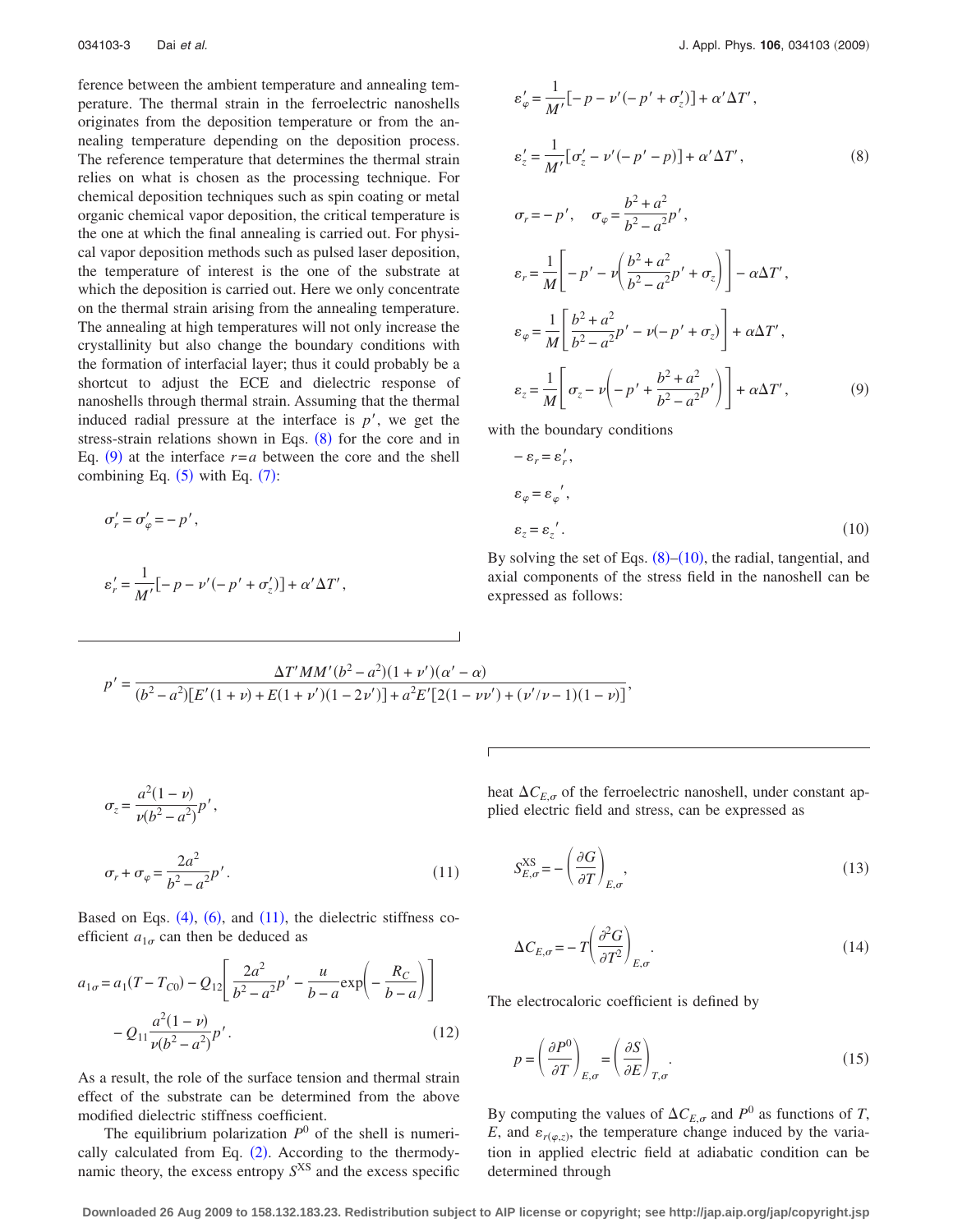<span id="page-3-0"></span>TABLE I. TEC, elastic modulus, and Poisson's ratio of BaTiO<sub>3</sub>, Si, and MgO.

|                                   | Bario <sub>3</sub> | Si    | MgO  |
|-----------------------------------|--------------------|-------|------|
| TEC $(10^{-6}$ mm/mm $\degree$ C) | 10.6               | 2.6   | 13.5 |
| Elastic modulus (GPa)             | 148                | 169   | 187  |
| Poisson's ratio                   | 0.3                | 0.358 | 0.18 |

$$
\Delta T = -T \int_{E_1}^{E_2} \frac{1}{C_{E,\sigma}} \left( \frac{\partial P^0}{\partial T} \right)_{E,\sigma} dE.
$$
 (16)

Here the absolute value of the heat capacity  $C_{E,\sigma}$  can be estimated by scaling the computed zero-field values of the excess specific heat  $\Delta C_{E,\sigma}$  given in Eq. ([14](#page-2-4)) to the lattice contributions extracted from the experimental values.<sup>25</sup>  $E_2$  $-E_1 = \Delta E$  is the difference in the applied electric field. In addition, the dielectric constant of ferroelectric nanoshell is determined from

<span id="page-3-3"></span>
$$
\varepsilon = \frac{1}{\varepsilon_0} \frac{\partial P^0}{\partial E}.
$$
\n(17)

Correspondingly, the dielectric tunability  $\Phi$  is defined as the relative change in the dielectric constant at a certain external field  $\varepsilon(E)$  with respect to the value at zero field  $\varepsilon(0)$  as follows:

<span id="page-3-4"></span>
$$
\Phi = \frac{\varepsilon(0) - \varepsilon(E)}{\varepsilon(0)} \times 100\% . \tag{18}
$$

### **III. RESULTS AND DISCUSSION**

Various substrates, which provide different thermal expansion induced strain, can be employed to study the strain dependence of electrocaloric properties and dielectric response because the boundary conditions imposed by a core profoundly affect ferroelectricity in the ferroelectric nanoshells. In our calculation, we consider FE nanoshells on two different cylindrical cores: one is Si, and the other is MgO. TEC of  $BaTiO<sub>3</sub>$  is greater than that of Si; consequently, the tensile thermal strain in the nanoshell on Si core may be built up while cooling down from the annealing temperature. On the contrary, the compressive thermal strain exists for the nanoshell on MgO core since the TEC of  $BaTiO<sub>3</sub>$ is less than that of MgO. TECs, elastic modulus, and Poisson's ratios of BaTiO<sub>3</sub>, Si, and MgO used in this study are given in Table [I.](#page-3-0)

First, we investigate the impact of the wall thickness, IR, and annealing temperature on the electrocaloric coefficient. Figure [2](#page-3-1) shows the electrocaloric coefficient as a function of the wall thickness of nanoshell on MgO and Si cores for the various nanoshell IRs, at room temperature *T*= 300 K and annealing temperature  $T_A = 900$  K. It is discovered that nanoshell on MgO exhibits a larger electrocaloric coefficient than that on Si, irrespective of the wall thickness and IR. This means the compressive thermal strain is of great benefit to the electrocaloric coefficient. Besides, the electrocaloric coefficient is not a monotonous function of the nanoshell wall thickness, and a peak of electrocaloric coefficient exists

<span id="page-3-1"></span>

FIG. 2. The electrocaloric coefficient as a function of the wall thickness of nanoshell on MgO and Si core for the various IRs, at room temperature *T*  $= 300$  K and annealing temperature  $T_A = 900$  K.

near the critical nanoshell thickness accompanied with sizedriven phase transition. Furthermore, the tensile thermal strain reduces the critical wall thickness where the ferroelectricity disappears, which is totally different from that of the ferroelectric films.<sup>30</sup> According to Eq.  $(12)$  $(12)$  $(12)$ , it is obvious that

$$
\left| Q_{11} \frac{a^2 (1 - v)}{\nu (b^2 - a^2)} p' \right| > \left| Q_{12} \left[ \frac{2a^2}{b^2 - a^2} p' \right] - \frac{u}{b - a} \exp\left( -\frac{R_C}{b - a} \right) \right|,
$$
 (19)

<span id="page-3-2"></span>which indicates that the axial thermal strain plays a predomi-



FIG. 3. The electrocaloric coefficient as a function of temperature for the various annealing temperatures under the given IR= 100 nm and wall thickness  $w=50$  nm; (a) and (b) correspond to Si core and MgO core, respectively.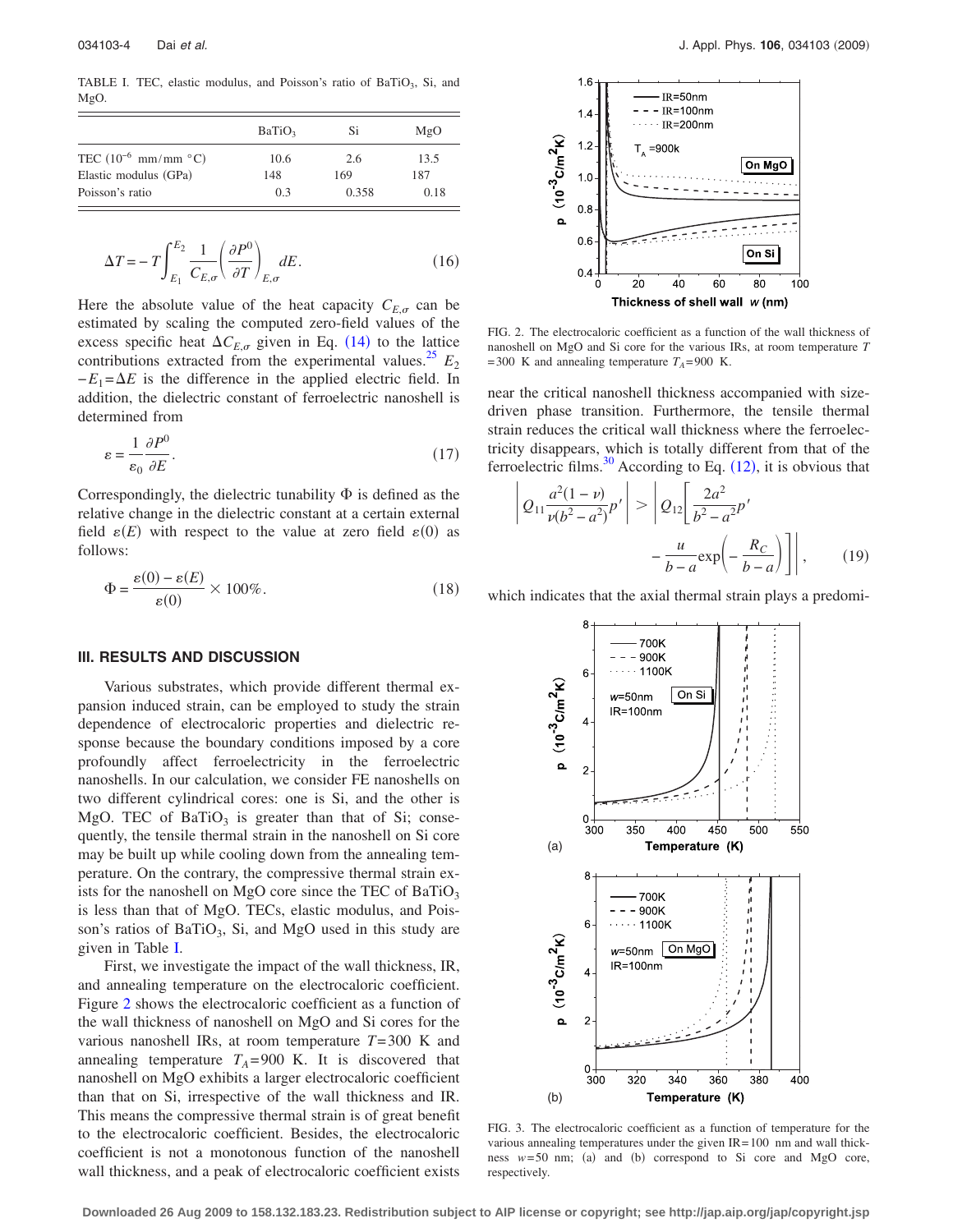<span id="page-4-0"></span>

FIG. 4. The temperature dependence of the adiabatic temperature change  $\Delta T$  under the applied electric field difference  $\Delta E=E_2-E_1$ ,  $E_1=10 \text{ kV/cm}$ ; (a) and (b) describe the case of different annealing temperatures and fixed IR=100 nm,  $w=50$  nm, and  $\Delta E=100$  kV/cm; (c) and (d) represent the case of different IRs and given  $w=50$  nm,  $T_A=900$  K, and  $\Delta E=400$  kV/cm.

nant role in influencing the stress field in the nanoshell. Meanwhile, the polarization of nanoshell can be greatly enhanced by the tensile thermal strain and suppressed by the compressive one because of the positive  $Q_{11}$ . In the case of the nanoshell on MgO core, the electrocaloric coefficient increases with the increase in IR at a fixed wall thickness. However, the one grown on Si core behaves the opposite way. This can be attributed to the size-dependent stress field in the nanoshell. Apart from shell size, annealing temperature is also an important factor that determines the stress level inside the nanoshell. The electrocaloric coefficient as a function of temperature for the various annealing temperatures is plotted in Figs.  $3(a)$  $3(a)$  and  $3(b)$  at IR=100 nm and wall thickness  $w = 50$  nm; (a) and (b) correspond to Si core and MgO core, respectively. The electrocaloric coefficient increases monotonically with temperature and reaches the maximum near the phase transition temperature for a given annealing temperature. It is explained that the abrupt change in the polarization with temperature results in the occurrence of electrocaloric coefficient peak when the temperature is close to the phase transition temperature. In the meantime, the electrocaloric coefficient is dramatically improved near the phase transition temperature, and its corresponding peak also shifts to lower temperature with decreasing annealing temperature in the case of Si core. Nevertheless, the MgO core has an opposite influence on the electrocaloric coefficient. It can be understood that the annealing temperature is responsible for the electrocaloric coefficient by changing the thermal stress level throughout the nanoshell. It should be noted that the tensile thermal strain enhances the polarization along the axial direction through electrostriction and the compressive one has an opposite impact on it, which is different from those in thin films.<sup>25</sup>

Second, the basic principle of reversible and adiabatic ECE is that the tendency of the electric field to reduce the entropy by alignment of electric dipoles has to be compensated by a rise in temperature of the ferroelectric materials. To better understand the effect of the shell size and annealing temperature on the ECE, the temperature dependence of the adiabatic temperature change  $\Delta T$  for the various annealing temperatures at a given IR= 100 nm and wall thickness *w*  $= 50$  nm is depicted in Figs.  $4(a)$  $4(a)$  and  $4(b)$ , corresponding to Si core and MgO core, respectively. In order to compare with the results of the bulk sample and thin film  $BaTiO<sub>3</sub>$ , we take the applied electric field difference  $\Delta E=E_2-E_1$  $= 100$  kV/cm. One can find that the adiabatic temperature change reaches the maximum at an appropriate temperature  $T_m$  corresponding to the ferroelectric-paraelectric phase transition temperature. In the case of Si core, the decrease in annealing temperature not only enhances the maximum of adiabatic temperature change to some extent but also decreases  $T_m$ . Conversely, the decrease in annealing tempera-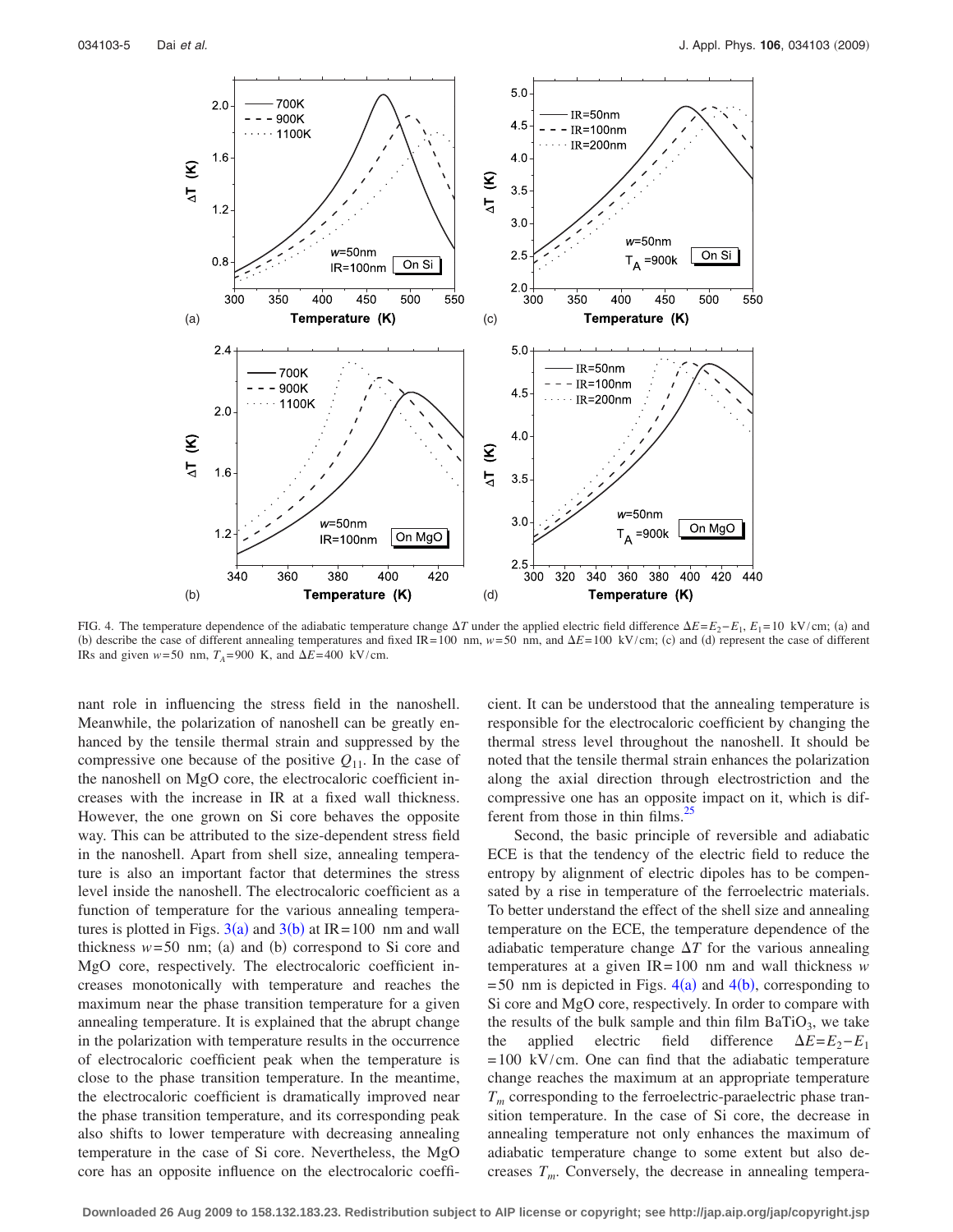<span id="page-5-0"></span>

FIG. 5. The dependence of the dielectric tunability on the temperature for the various IRs, at given  $w = 50$  nm and  $T_A = 900$  K; (a) and (b) correspond to Si core and MgO core, respectively.

ture shifts the maximal  $\Delta T$  to higher temperature and reduces its magnitude in the case of MgO core. It is interesting to see that the obvious adiabatic temperature changes  $\Delta T(T_m)$ = 2.09 K at  $T_A$  = 700 K for Si core and  $\Delta T(T_m)$  = 2.33 K at  $T_A = 1100$  K for MgO core, which are not only much larger than those of bulk  $BaTiO<sub>3</sub>$  ( $\Delta T=1.6$  K) and thin film BaTiO<sub>3</sub> ( $\Delta T$ =1.3 K) (Refs. [24](#page-6-19) and [25](#page-6-20)) but also well consistent with that of dense BaTiO<sub>3</sub> nanoceramics  $(\Delta T = 2.3 \text{ K})^{31}$  $(\Delta T = 2.3 \text{ K})^{31}$  $(\Delta T = 2.3 \text{ K})^{31}$ The appearance of good ECE can be ascribed to several effects. First, the surface tension of nanoshell differs from the mechanical boundary conditions of single crystal and thin film. Second, the discrepancy of thermal expansion stress levels along the radial and axial directions in the nanoshell have unique influences on the ECE compared with the bulk material and thin film, which has been described along with the electrocaloric coefficient. The adiabatic temperature difference depends on both the extent of electric field change and the initial electric field, which has been systematically investigated by thermodynamic theory.<sup>25</sup> In addition, the temperature dependence of the adiabatic temperature change for the different IRs at  $w=50$  nm,  $T_A=900$  K, and  $\Delta E=E_2$  $-E_1 = 400 \text{ kV/cm}$  $-E_1 = 400 \text{ kV/cm}$  $-E_1 = 400 \text{ kV/cm}$  is plotted, as shown in Figs. 4(c) and 4(d). The IR just changes the position of the maximal  $\Delta T$ , with little influence on the magnitude of maximal  $\Delta T$ . It is obvious that ECE has been significantly enhanced by higher  $\Delta E$ ,  $\Delta T(T_m) = 4.81$  K at IR=50 nm for Si core and  $\Delta T(T_m)$  $= 4.91$  K at IR $= 200$  nm for MgO core.

Finally, the dielectric tunability is numerically calculated

by Eqs. ([17](#page-3-3)) and ([18](#page-3-4)), with an applied electric field varying from 0 to 400 kV/cm. Figure [5](#page-5-0) displays the temperature dependence of the dielectric tunability for different IRs, at *w*  $= 50$  nm and  $T_A = 900$  K. It is envisaged that the IRs have more impact on the dielectric tunability if the temperature is below the phase transition temperature, and the tunability then reaches the maximum, which is approximately 100% near the phase transition temperature. It can be understood that the small polarization close to the phase transition temperature is more sensitive to the external conditions such as temperature and external electric field; thus small initial polarization would cause large polarization change at certain  $\Delta E$ , which results in a large dielectric response. Furthermore, the compressive thermal strain can significantly enhance the dielectric tunability under the same IR, wall thickness, and annealing temperature, compared with the influence of tensile thermal strain. The maximal tunability shifts to lower temperature with the decrease in IR in the case of Si core, but it moves to the opposite direction for the nanoshell on MgO core. We conclude that the high dielectric tunability can be achieved by adjusting the IR and by choosing the appropriate core material, which can vary the thermal stress level in the nanoshell. Besides, the radius of the core almost has little effect on the maximum of dielectric tunability.

#### **IV. CONCLUSIONS**

In summary, we have investigated the ECE and dielectric response of the BaTiO<sub>3</sub> ferroelectric nanoshells within the framework of modified LGD theory. The effects of annealing temperature, wall thickness, and core radius on the electrocaloric coefficient, adiabatic temperature difference, and dielectric tunability are discussed. The calculated results demonstrate that the temperature dependence of ECE is related to both the size of nanoshell and the electric field. The peak of electrocaloric coefficient occurs near the critical nanoshell thickness accompanied with size-driven phase transition. The tensile thermal strain reduces the critical wall thickness where ferroelectricity disappears. This phenomenon is completely different from that of the film. BaTiO<sub>3</sub> nanoshell exhibits good ECE with  $\Delta T(T_m) = 2.09$  K for the nanoshell on Si and  $\Delta T(T_m)$  = 2.33 K for that on MgO, compared with the bulk and thin film  $BaTiO<sub>3</sub>$  samples. In addition, the compressive thermal strain can significantly enhance the dielectric tunability under the same IR, wall thickness, and annealing temperature compared with the influence of tensile thermal strain. Therefore, ferroelectric nanoshell provides an effective means to acquire enhanced ECE and high dielectric tunability by adjusting the wall thickness, core radius, annealing temperature, and the various core materials, which may open more opportunities for practical application in refrigeration devices.

#### **ACKNOWLEDGMENTS**

This work was supported by the National Natural Science Foundation of China under Grant Nos. 10474069 and 50832002, and the Natural Science Foundation of JiangSu Education Committee of China under Grant No. 08KJB140006. One of authors (H.X.C.) was supported by the Jiangsu Government Scholarship for Overseas Studies.